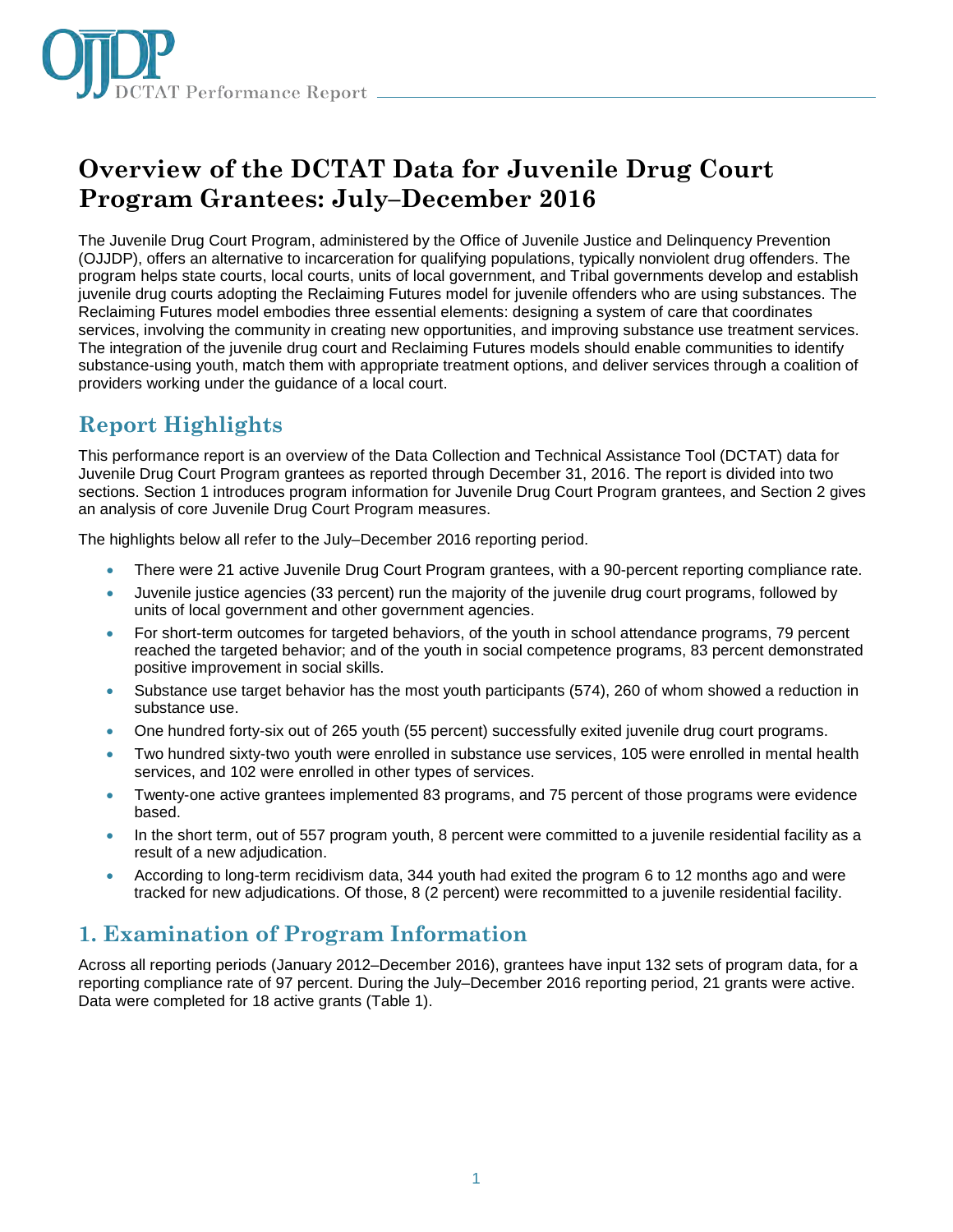|                              | <b>Status</b>      |                    |                 |              |  |
|------------------------------|--------------------|--------------------|-----------------|--------------|--|
| <b>Data Reporting Period</b> | <b>Not Started</b> | <b>In Progress</b> | <b>Complete</b> | <b>Total</b> |  |
| January-June 2012            | ი                  | Ω                  | 6               | 6            |  |
| July-December 2012           | 0                  | 0                  | 9               | 9            |  |
| January-June 2013            | ი                  | 0                  | 9               | 9            |  |
| July-December 2013           | 0                  | 0                  | 9               | 9            |  |
| January-June 2014            |                    |                    | 9               | 9            |  |
| July-December 2014           |                    | 0                  | 16              | 17           |  |
| January-June 2015            |                    | O                  | 13              | 13           |  |
| July-December 2015           | 0                  | 0                  | 23              | 23           |  |
| January-June 2016            | n                  | 0                  | 20              | 20           |  |
| July-December 2016           | 2                  |                    | 18              | 21           |  |
| <b>Total</b>                 | 3                  |                    | 132             | 136          |  |

### **Table 1. Status of Federal Awards Reporting by Period: January 2012–December 2016**

Table 2 presents aggregate demographic data for July 2015–December 2016. The number represents the population that grantees are expected to serve per Federal grant.<sup>1</sup> Targeted services include any services or approaches specifically designed to meet the needs of the population (e.g., gender-specific, culturally based, developmentally appropriate services).

Grantees are only required to report target population information once in the DCTAT. However, grantees may update their target population to best fit their program during the life of the award. The slight variation in numbers between each reporting period is caused by the number of active or inactive Federal awards during the reporting period or additional services that grantees may have added to their programs.

|                                               | <b>Number of Grantees Serving Group During Reporting Period</b> |                   |                    |  |  |
|-----------------------------------------------|-----------------------------------------------------------------|-------------------|--------------------|--|--|
| <b>Population</b>                             | July-December 2015                                              | January-June 2016 | July-December 2016 |  |  |
| <b>Race/Ethnicity</b>                         |                                                                 |                   |                    |  |  |
| American Indian/Alaska Native                 | 3                                                               | 4                 | 7                  |  |  |
| Asian                                         | 4                                                               | 4                 | 7                  |  |  |
| Black/African American                        | 15                                                              | 15                | 28                 |  |  |
| Caucasian/Non-Latino                          | 7                                                               | 7                 | 16                 |  |  |
| Hispanic or Latino (of Any Race)              | 12                                                              | 12                | 21                 |  |  |
| Native Hawaiian and Other Pacific<br>Islander | 2                                                               | 2                 | 5                  |  |  |
| <b>Other Race</b>                             | $\overline{7}$                                                  | 6                 | 12                 |  |  |
| White/Caucasian                               | 13                                                              | 13                | 21                 |  |  |
| Youth Population Not Served Directly          | 4                                                               | 4                 | $\overline{2}$     |  |  |
| <b>Justice System Status</b>                  |                                                                 |                   |                    |  |  |
| At-Risk Population (No Prior Offense)         | 9                                                               | 9                 | 16                 |  |  |
| <b>First-Time Offenders</b>                   | 13                                                              | 12                | 24                 |  |  |
| <b>Repeat Offenders</b>                       | 14                                                              | 14                | 24                 |  |  |
| Sex Offenders                                 | 1                                                               | $\mathbf 1$       | $\mathfrak{p}$     |  |  |
| <b>Status Offenders</b>                       |                                                                 | 7                 | 12                 |  |  |
| <b>Violent Offenders</b>                      | 3                                                               | 3                 | $\overline{7}$     |  |  |
| Youth Population Not Served Directly          | 4                                                               | 4                 | $\overline{c}$     |  |  |
| <b>Gender</b>                                 |                                                                 |                   |                    |  |  |
| Male                                          | 16                                                              | 16                | 29                 |  |  |
| Female                                        | 16                                                              | 15                | 29                 |  |  |
| Youth Population Not Served Directly          | 2                                                               | 3                 | 2                  |  |  |

#### **Table 2. Grantees Serving Target Population: July 2015–December 2016**

<sup>1</sup> Grantees, or the recipient organizations, can have multiple Federal awards, and each award is required to report on the expected demographic served.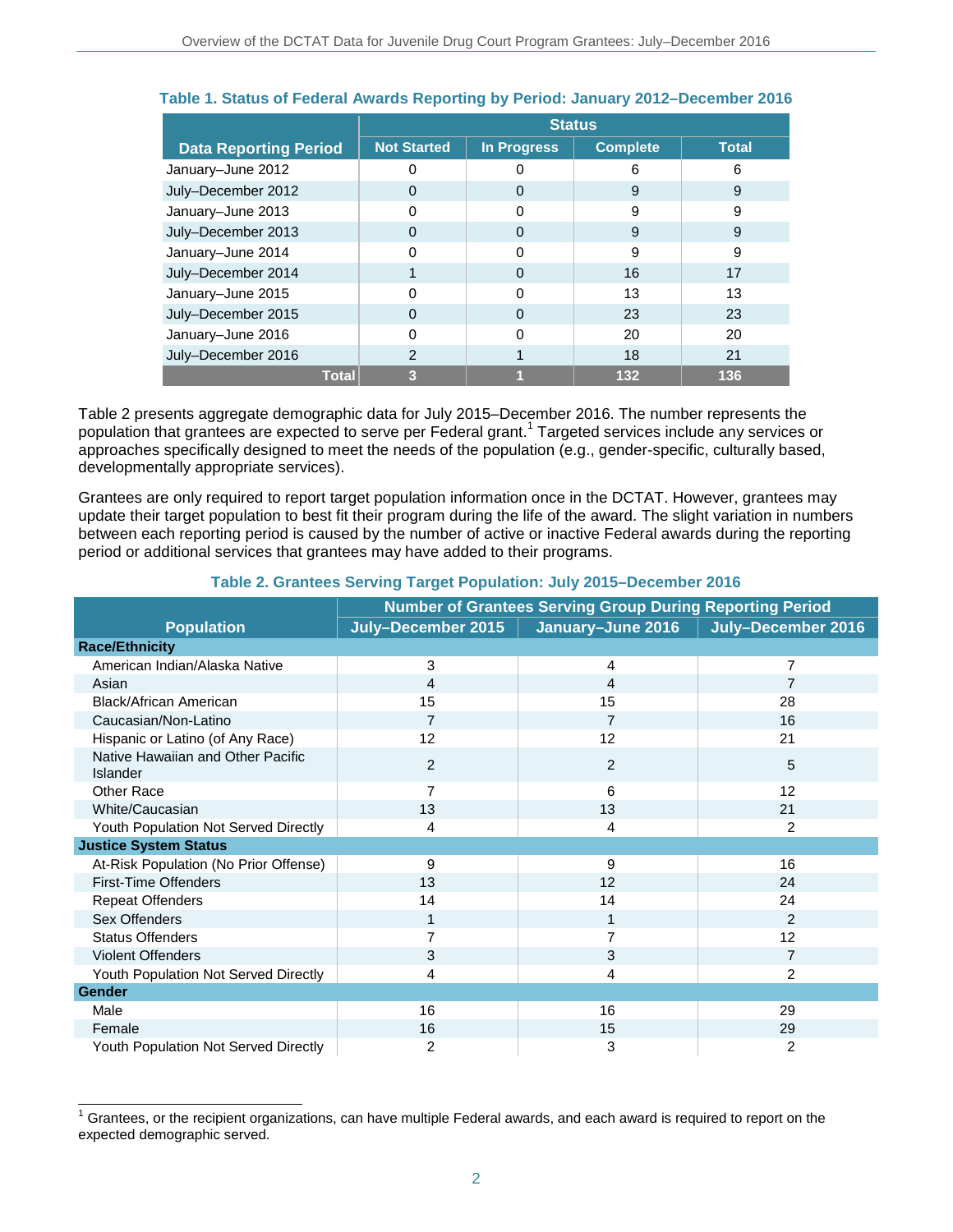| Age                                  |    |    |                |
|--------------------------------------|----|----|----------------|
| $0 - 10$                             |    | 0  | 0              |
| $11 - 18$                            | 16 | 16 | 29             |
| Over 18                              | 4  | 4  | 8              |
| Youth Population Not Served Directly | 4  | 4  |                |
| <b>Geographic Area</b>               |    |    |                |
| Rural                                | 9  | 8  | 15             |
| Suburban                             | 11 | 13 | 21             |
| Tribal                               |    |    | っ              |
| Urban                                | 10 | 11 | 20             |
| Youth Population Not Served Directly | 4  | 4  | $\overline{2}$ |
| <b>Other</b>                         |    |    |                |
| Mental Health                        | 14 | 13 | 24             |
| Substance Use                        | 17 | 17 | 30             |
| Truant/Dropout                       | 6  | 8  | 14             |

### *1.1 Evidence-Based Programming and Funding Information*

OJJDP encourages grantees to use evidence-based practices in their drug treatment programs. Evidence-based programs and practices include program models that have been shown, through rigorous evaluation and replication, to be effective at preventing or reducing juvenile delinquency or related risk factors. To understand how Juvenile Drug Court grantees are prioritizing evidence-based programs, grantees are asked to report whether or not their programs are evidence based. Overall, the majority of Juvenile Drug Court grantees reported using Federal funds to implement an evidence-based program or practice (Table 3). $^{2}$ 

|                         |                  | <b>Funding Amount</b> | <b>Federal Award Used to</b><br><b>Implement Evidence-Based</b> |
|-------------------------|------------------|-----------------------|-----------------------------------------------------------------|
| <b>Reporting Period</b> | $\boldsymbol{N}$ | (Dollars)             | <b>Program or Practice</b>                                      |
| January-June 2012       | 6                | \$2,548,796           | Yes                                                             |
| July-December 2012      | 9                | 6,425,900             | Yes                                                             |
| January-June 2013       | 9                | 6,425,900             | Yes                                                             |
| July-December 2013      | 9                | 6,425,900             | Yes                                                             |
| January-June 2014       | 9                | 6,425,900             | Yes                                                             |
| July-December 2014      | 17               | 10,040,695            | 15 Yes; 2 No                                                    |
| January-June 2015       | 13               | 8,067,696             | 12 Yes; 1 No                                                    |
| July-December 2015      | 23               | 12,316,878            | 21 Yes; 2 No                                                    |
| January-June 2016       | 20               | 10,974,589            | 18 Yes; 2 No                                                    |
| July-December 2016      | 21               | 10,574,589            | 18 Yes; $2$ No <sup>4</sup>                                     |

### **Table 3. Grantees Implementing Evidence-Based Programs and/or Practices**<sup>3</sup>

Table 4 further examines the number of programs or initiatives employing evidence-based practices by all active Juvenile Drug Court grantees during each reporting period. During the July–December 2016 reporting period, there were 21 active grantees implementing 83 programs, and 75 percent of the programs used some form of evidencebased program or practice.

 $\overline{a}$  $^2$ Grantees are asked, "Is the Federal award used to implement an evidence-based program or practice?" This question is only reported once in the DCTAT, and it is reflective of the grant program for the life of the award.

 $3$  The data represent all awards, whether they were operational or not during the reporting period.

<sup>4</sup> One grantee did not report on this question for the July–December 2016 reporting period.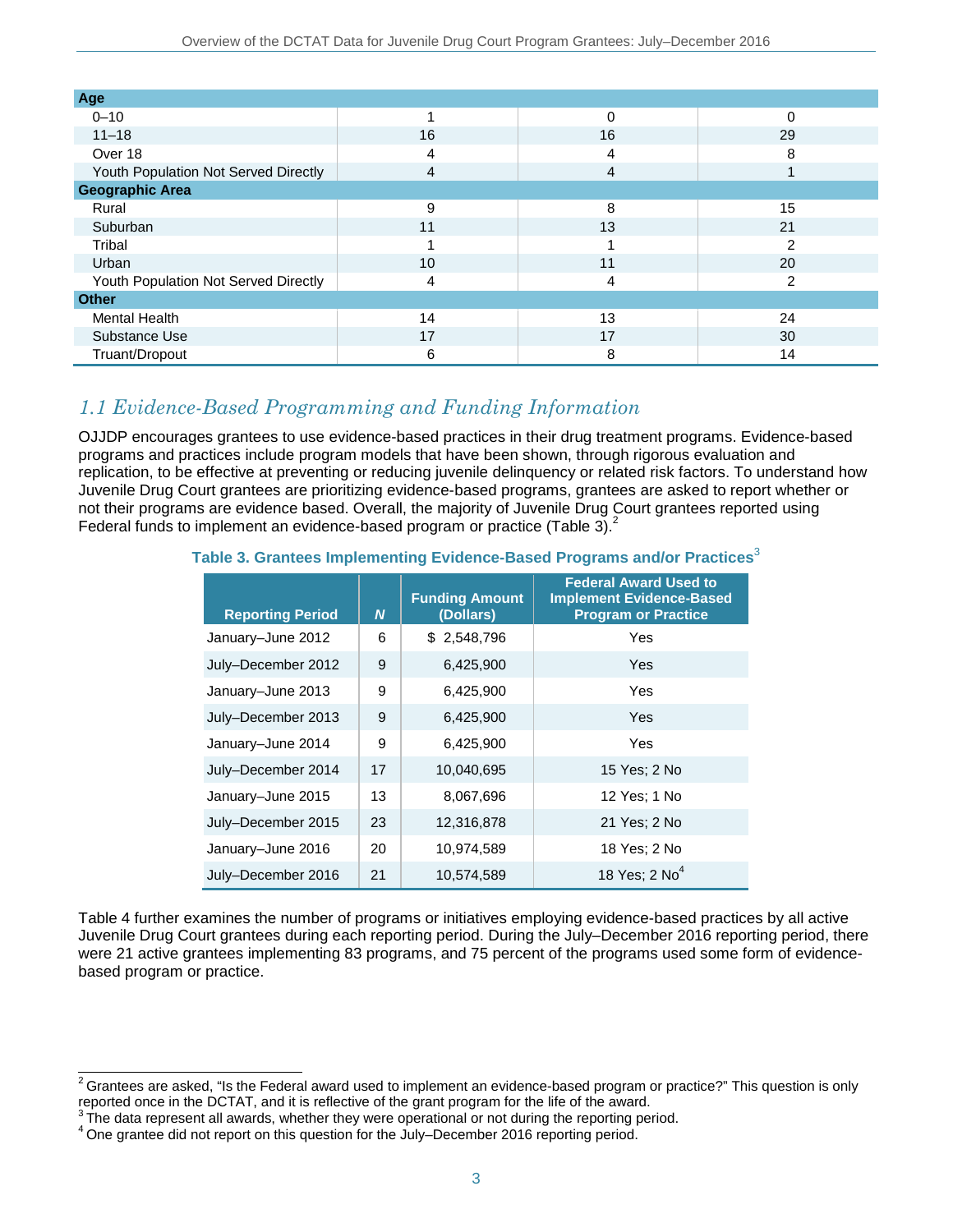| <b>Reporting Period</b> | <b>Total Number of Programs</b><br>or Initiatives | <b>Number of</b><br><b>Programs/Initiatives</b><br><b>Employing Evidence-Based</b><br><b>Programs or Practices</b> | <b>Percentage Employing</b><br><b>Evidence-Based Programs</b> |
|-------------------------|---------------------------------------------------|--------------------------------------------------------------------------------------------------------------------|---------------------------------------------------------------|
| January-June 2012       | 21                                                | 20                                                                                                                 | 95                                                            |
| July-December 2012      | 34                                                | 33                                                                                                                 | 97                                                            |
| January-June 2013       | 26                                                | 26                                                                                                                 | 100                                                           |
| July-December 2013      | 22                                                | 22                                                                                                                 | 100                                                           |
| January-June 2014       | 22                                                | 22                                                                                                                 | 100                                                           |
| July-December 2014      | 64                                                | 62                                                                                                                 | 97                                                            |
| January-June 2015       | 53                                                | 44                                                                                                                 | 83                                                            |
| July-December 2015      | 84                                                | 74                                                                                                                 | 88                                                            |
| January-June 2016       | 96                                                | 83                                                                                                                 | 86                                                            |
| July-December 2016      | 83                                                | 62                                                                                                                 | 75                                                            |

#### **Table 4. Percentage of Evidence-Based Programs or Practices: January 2012–December 2016**

An examination of grant amounts by state based on current and active Juvenile Drug Court Program grants shows that Washington, DC, received the most funds, followed by Ohio, Florida, and North Carolina. Table 5 displays a comprehensive comparison of state award amounts. The amounts in the table represent the total funding each state received from OJJDP for the life of the award(s).

|           |   | Grantee State   N Grant Amount (Dollars) |           |                | Grantee State   N Grant Amount (Dollars) |
|-----------|---|------------------------------------------|-----------|----------------|------------------------------------------|
| AR.       |   | 400,000                                  | <b>NE</b> |                | 400,000<br>\$.                           |
| CO        |   | 524,569                                  | NY        |                | 400,000                                  |
| <b>DC</b> |   | 5,988,057                                | OH        | $\overline{2}$ | 1,851,443                                |
| FL        | 2 | 1,724,098                                | ΟK        |                | 400,000                                  |
| GA        |   | 400,000                                  | ΟR        |                | 522,365                                  |

LA 1 249,182 TX 1 222,040 MA 1 00,000 VA 2 800,000 MI |1 | 526,443 WA |1 | 526,443 NC  $|1|$  1,228,006 WV  $|1|$  400,000

### **Table 5. Total Grant Amount by State (Dollars): July–December 2016**

### *1.2 Implementing Organization Type*

Analysis of implementing agencies revealed that juvenile justice agencies ran the majority of drug courts (33 percent) and units of local government and other government agencies each accounted for 28.5 percent of the awards (Figure 1).



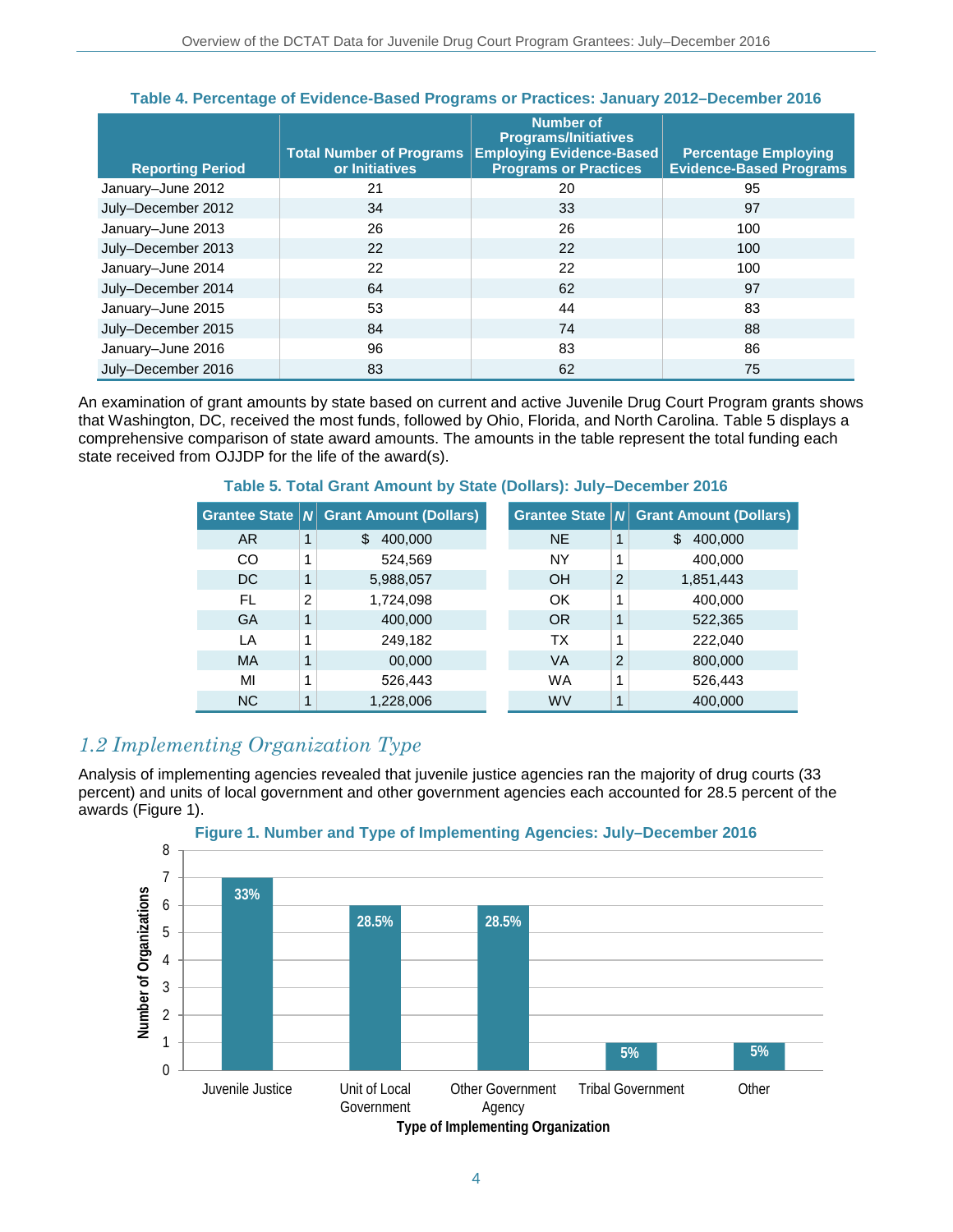## **2. Analysis of Core Measures**

During the July–December 2016 reporting period, Juvenile Drug Court Program grantees served 644 youth participants; 206 (32 percent) were new admissions (Table 6). Please note that sometimes a program cannot be completed in the 6 months represented by the reporting period. Therefore, youth are carried over to the next reporting period.

| <b>Reporting Period</b> | <b>Number of Program Youth</b><br><b>Carried Over from Previous</b><br><b>Reporting Period</b> | <b>New Admissions During</b><br><b>Reporting Period</b> | <b>Total</b> |
|-------------------------|------------------------------------------------------------------------------------------------|---------------------------------------------------------|--------------|
| January-June 2012       | 182                                                                                            | 131                                                     | 313          |
| July-December 2012      | 229                                                                                            | 104                                                     | 333          |
| January-June 2013       | 266                                                                                            | 181                                                     | 447          |
| July-December 2013      | 271                                                                                            | 122                                                     | 393          |
| January-June 2014       | 154                                                                                            | 99                                                      | 253          |
| July-December 2014      | 296                                                                                            | 138                                                     | 434          |
| January-June 2015       | 150                                                                                            | 219                                                     | 369          |
| July-December 2015      | 538                                                                                            | 230                                                     | 768          |
| January-June 2016       | 662                                                                                            | 308                                                     | 970          |
| July-December 2016      | 438                                                                                            | 206                                                     | 644          |

**Table 6. Number of Program Youth Served During Reporting Period: January 2012–December 2016** 

In addition, 265 youth exited the program (Figure 2). Of those enrolled youth who exited the program, 146 (55 percent) successfully exited the court having completed all requirements. Each grantee defines the requirements needed for a youth to complete its program. "Successfully exited" youth are considered to be those who have successfully fulfilled all program obligations and requirements. Youth who fail to follow through with the program (those who are expelled or leave voluntarily) are considered to have "unsuccessfully exited" the program.

Overall program completion rates for youth have remained relatively consistent across the reporting periods, with January–June 2015 and July–December 2015 having the highest rates of successful exits (both at 56 percent).



### **Figure 2. Number of Program Youth Who Exited Program During Reporting Period: January 2013–December 2016**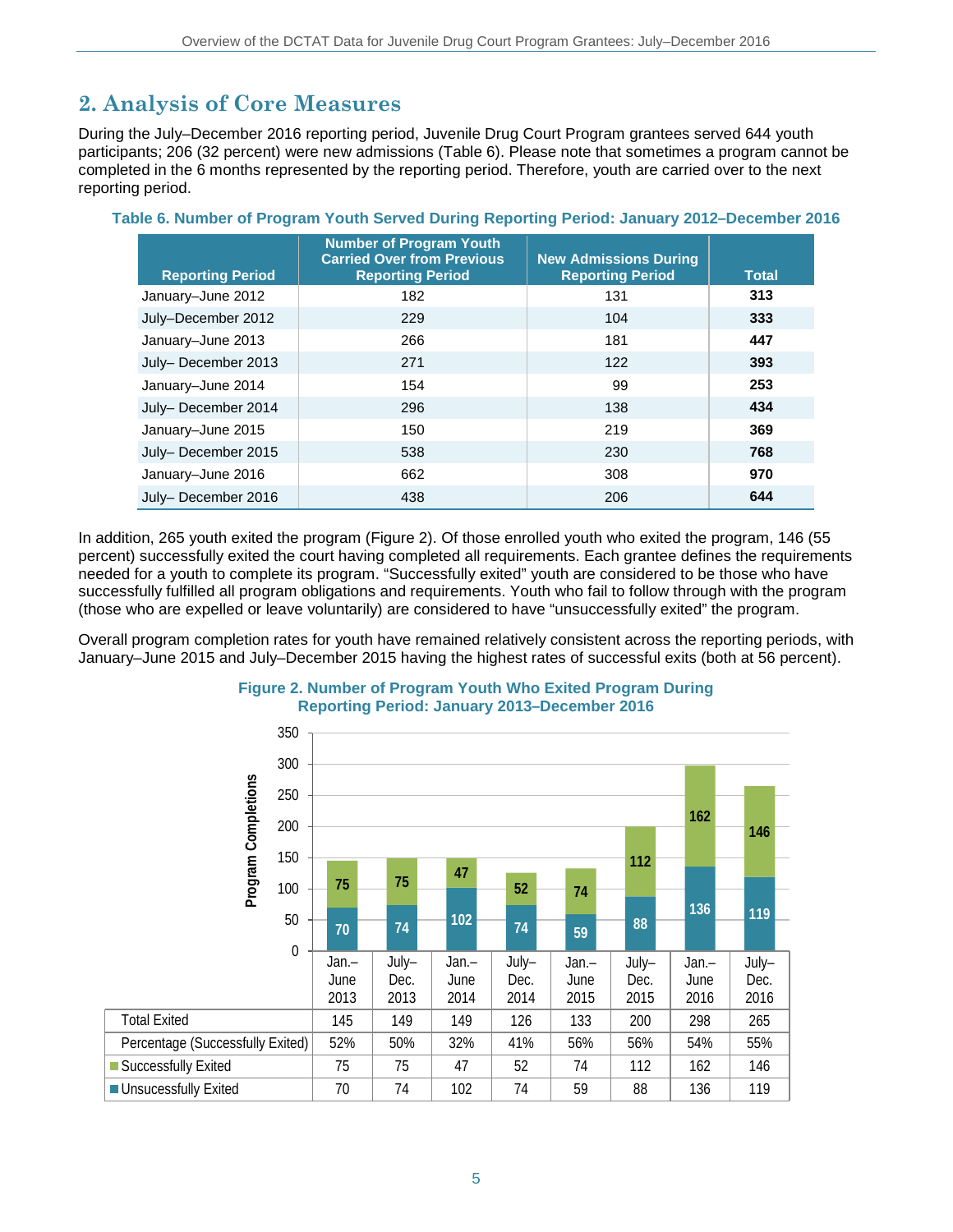Data were also collected on the number of youth who demonstrated a positive change in a targeted behavior during the reporting period. Tables 7 and 8 show a list of measures for which grantees were required to evaluate program youth performance and track data for certain target behaviors. The tables present both short-term (Table 7) and long-term (Table 8) percentages for the specified target behaviors.

Overall, 54 percent of the program youth demonstrated an intended change in target behaviors. Table 7 shows the breakdown of the target behaviors that program youth received services for during the reporting period. Of the youth receiving school attendance services, 79 percent reached the targeted behavior; of the youth receiving social competence services, 83 percent demonstrated positive improvement in social skills. Even though substance use target behavior has a low outcome rate, it is the most focused treatment for drug court programs. During the reporting period, 574 program youth received substance abuse treatment, and 260 of those youth showed a reduction in substance use.

| <b>Target Behavior</b>      | <b>Youth Served</b> | Youth with Intended<br><b>Behavior Change</b> | <b>Percentage of Youth with</b><br><b>Intended Behavior Change</b> |
|-----------------------------|---------------------|-----------------------------------------------|--------------------------------------------------------------------|
| Social Competence           | 47                  | 39                                            | 83%                                                                |
| School Attendance           | 39                  | 31                                            | 79                                                                 |
| <b>Family Relationships</b> | 69                  | 48                                            | 70                                                                 |
| Antisocial Behavior         | 79                  | 57                                            | 72                                                                 |
| Substance Use               | 574                 | 260                                           | 45                                                                 |
| Total                       | 808                 | 435                                           | 54                                                                 |

### **Table 7. Target Behaviors (Short-Term Data): July–December 2016**

Table 8 presents data on long-term target behaviors. Long-term outcomes are measured 6 to 12 months after a youth leaves or completes a program. Overall, 34 percent of program youth exhibited an intended behavior change 6 to 12 months after program completion.

| <b>Target Behavior</b>        | <b>Youth Served</b> | <b>Youth with Intended</b><br><b>Behavior Change</b> | <b>Percentage of Youth with</b><br><b>Intended Behavior Change</b> |  |
|-------------------------------|---------------------|------------------------------------------------------|--------------------------------------------------------------------|--|
| Social Competence             | 22                  | 12                                                   | 55%                                                                |  |
| School Attendance             | 14                  | 14                                                   | 100                                                                |  |
| <b>High School Completion</b> | 9                   | 2                                                    | 22                                                                 |  |
| <b>Family Relationships</b>   | 41                  | 26                                                   | 63                                                                 |  |
| <b>Antisocial Behavior</b>    | 33                  | 19                                                   | 58                                                                 |  |
| Substance Use                 | 329                 | 80                                                   | 24                                                                 |  |
| <b>Total</b>                  | 448                 | 153                                                  | 34                                                                 |  |

### **Table 8. Target Behaviors (Long-Term Data): July–December 2016**

Technical violations and actual new adjudications are measured separately to allow for a better understanding of the population served by the grant. Short-term technical violations are expected to be significant in drug court programs, because participants are treated for addictions. As shown in the top half of Table 9, 533 youth were tracked for technical violations in the short term. Of those, 24 were committed to a juvenile residential facility, and 43 received some other sentence. No youth were sentenced to adult prison. The bottom half of Table 9 shows longterm measurement of technical violations for 362 youth who exited the program 6 to 12 months ago. Of those, 17 had a technical violation (4 percent).

### **Table 9. Technical Violation Measures: July–December 2016**

| <b>Performance Measure</b>                                  | <b>Youth</b> | <b>Percentage</b> |
|-------------------------------------------------------------|--------------|-------------------|
| Youth committed to a juvenile residential facility          | 24           | 4%                |
| Youth sentenced to adult prison                             | 0            |                   |
| Youth who received some other sentence                      | 43           | -8                |
| Youth tracked for technical violations (short-term outcome) | 533          |                   |
| <b>Total Technical Violations</b>                           | 67           | 12                |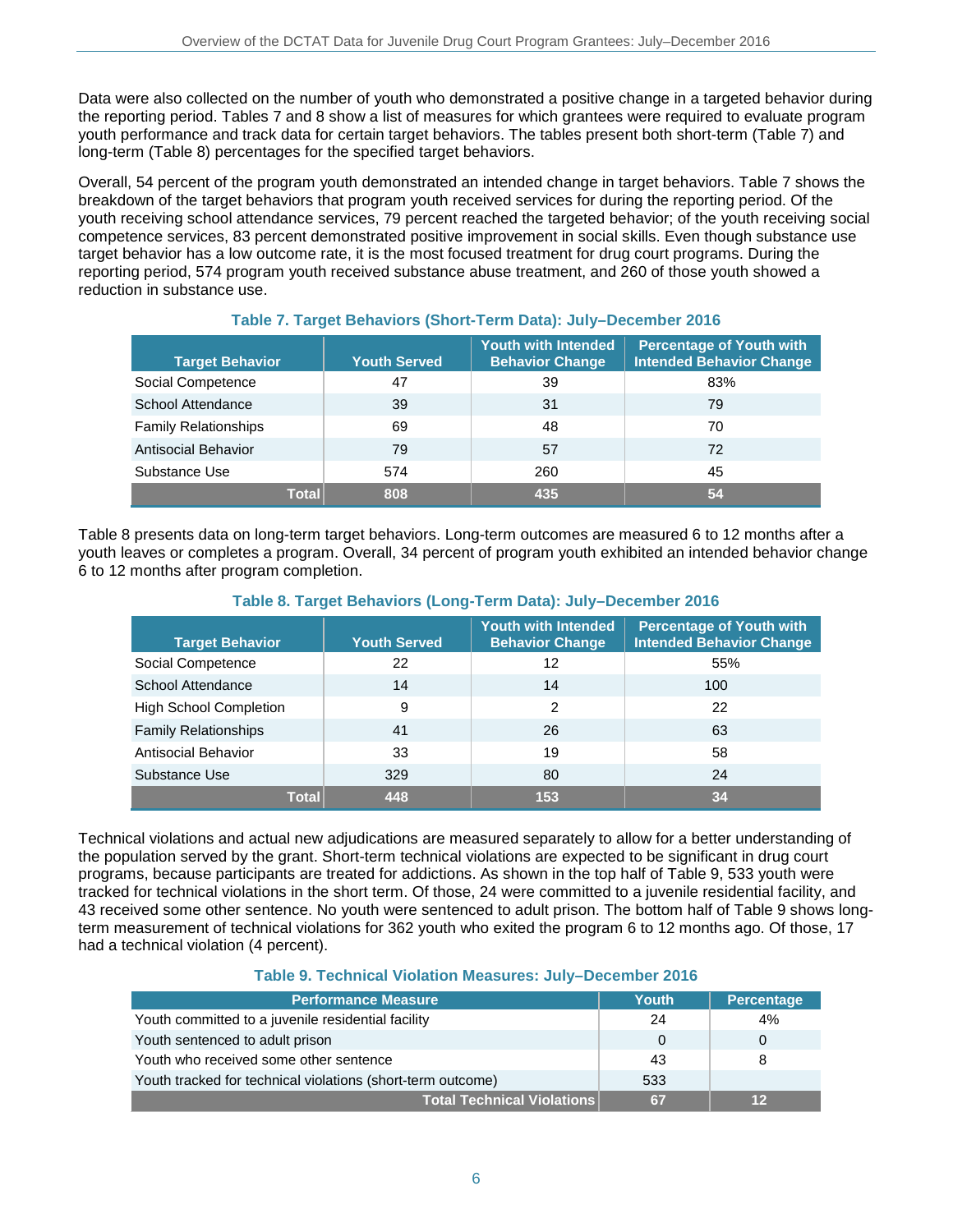| Youth committed to a juvenile residential facility         |     |  |
|------------------------------------------------------------|-----|--|
| Youth sentenced to adult prison                            |     |  |
| Youth received some other sentence                         | 13  |  |
| Youth tracked for technical violations (long-term outcome) | 362 |  |
| ∣Total Technical Violations <i>∖</i>                       |     |  |

Figure 3 presents the short-term percentages of program youth who have committed a technical violation and received some form of punishment during the reporting period.<sup>5</sup> The January-June 2015 and July-December 2016 reporting periods have the lowest rates of technical violations, and the January–June 2014 reporting period has the highest.



**Figure 3. Percentage of Program Youth with Technical Violations (Short Term): January 2013–December 2016** 

As shown in the top half of Table 10, of the 557 program youth who were tracked for adjudications in the short term, 46 were committed to a juvenile residential facility as a result of a new adjudication. In addition, 2 were sentenced to adult prison, and 24 were given some other sentence. The bottom half of Table 10 shows long-term recidivism data; 344 youth had exited the program 6 to 12 months ago and were tracked for new adjudications. Of those, 8 (2 percent) were recommitted to a juvenile residential facility, 1 (less than 1 percent) was sentenced to adult prison, and 4 (1 percent) were given some other sentence.

| Table 10. Recidivism Measures for Program Youth Tracked: July–December 2016 |  |
|-----------------------------------------------------------------------------|--|
|-----------------------------------------------------------------------------|--|

| <b>Performance Measure</b>                              | Youth | <b>Percentage</b> |
|---------------------------------------------------------|-------|-------------------|
| Youth committed to a juvenile residential facility      | 46    | 8                 |
| Youth sentenced to adult prison                         | 2     | $< 1\%$           |
| Youth given some other sentence                         | 24    |                   |
| Youth tracked for adjudications (short-term outcome)    | 557   |                   |
| <b>Total New Adjudications</b>                          | 72    | 13                |
| Youth recommitted to a juvenile residential facility    | 8     | 2                 |
| Youth sentenced to adult prison                         |       | $< 1\%$           |
| Youth given some other sentence                         | 4     |                   |
| Youth tracked for new adjudications (long-term outcome) | 344   |                   |
| <b>Total New Adjudications</b>                          | 13    |                   |

 $\overline{a}$  $5$  From July 2012 to June 2014, two grantees reported the highest number of youth who had a technical violation during the reporting period. Their grants closed in September 2014, which reduced the percentage of youth who had a technical violation overall for the program.